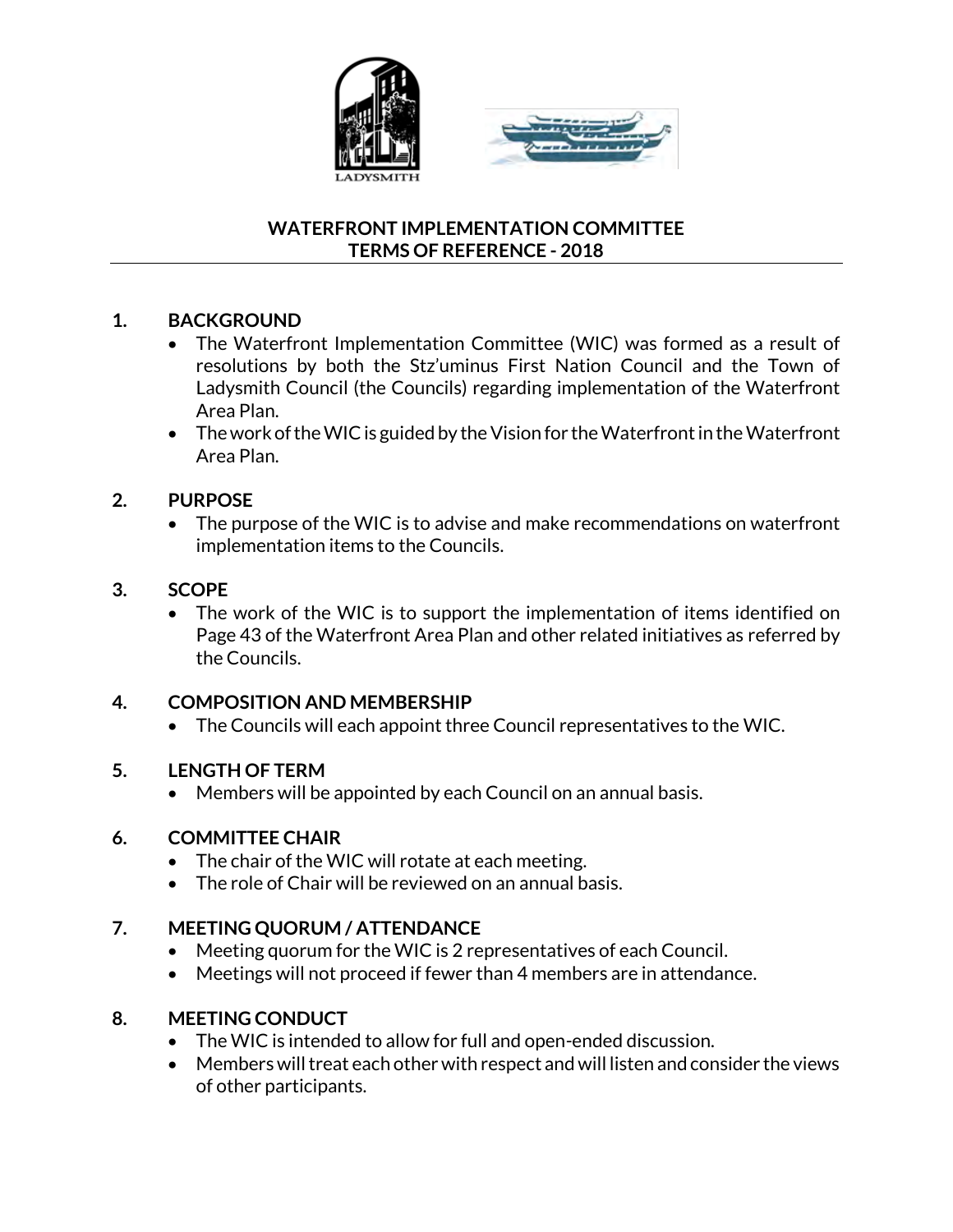Waterfront Implementation Committee Terms of Reference Page 2

### **9. MEETING LOCATION**

 Meetings of the WIC will be held in the Town of Ladysmith Council Chamber or other locations.

#### **10. MEETING FREQUENCY**

- The WIC will meet monthly or as required.
- Additional meetings may be scheduled at the discretion of the WIC.
- The meeting schedule will be determined by the members.

### **11. MEETING AGENDAS / ARRANGEMENTS**

- Meeting agendas will be mutually determined.
- Administrative services will be provided by the Town.
- This role will be reviewed on an annual basis.

### **12. MEETING RECORDING / MINUTES**

- The Town will keep minutes of the meetings.
- The draft meeting minutes will be placed on the agenda of the following meeting for review. If no comments are received, the minutes will be considered final.
- The minutes may be provided to each Council as part of an In-Camera agenda.

### **13. DUTIES AND RESPONSIBILITIES**

- The duties and responsibilities of the WIC are determined by the Councils as outlined in the Waterfront Area Plan, and include the following:
	- a) to establish a terms of reference for the committee for approval by the Councils;
	- b) to prioritize, develop, and recommend specific projects of the Waterfront Area Plan to the Councils;
	- c) to advise the Councils in the undertaking of specific projects and initiatives;
	- d) to identify and advise the Councils of financial and other resources required to undertake specific projects;
	- e) to endeavour to establish best practices in all initiatives;
	- f) to develop an information sharing and consultation framework; and
	- g) to provide input and advice to the Waterfront Implementation Project Manager as needed.

### **14. RESOURCES AND BUDGET**

- The Councils will assist each other in securing the resources necessary to implement the work of the WIC.
- The TOL Chief Administrative Officer and the Waterfront Implementation Project Manager are the staff liaisons to the WIC and will participate as non-voting members.
- The Project Manager will assist the Committee in meeting project milestones on or before scheduled completion dates as established by the WIC.